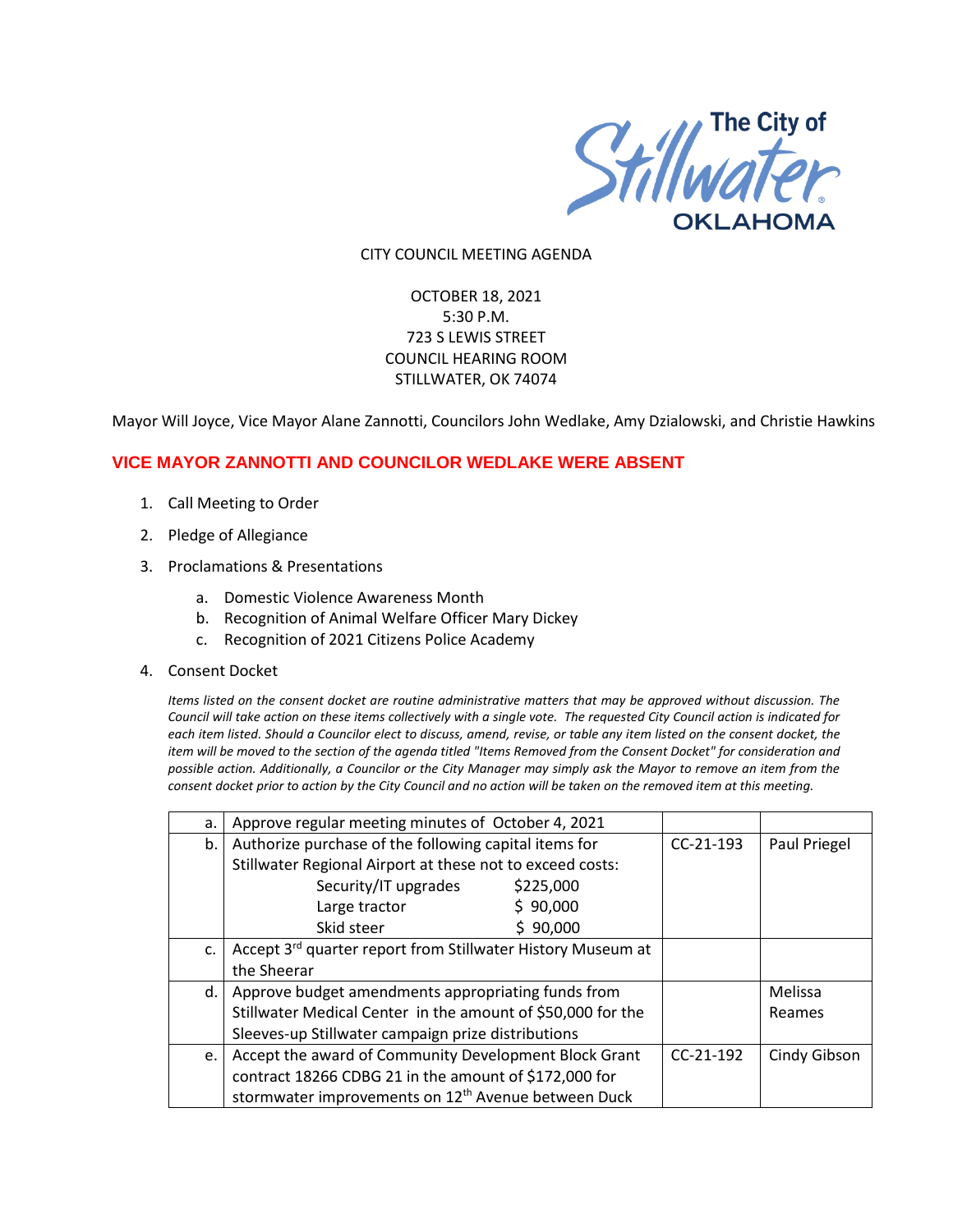|                                                 | and Duncan, and authorize the Mayor to sign contract<br>documents |  |               |
|-------------------------------------------------|-------------------------------------------------------------------|--|---------------|
|                                                 |                                                                   |  |               |
|                                                 | Approve budget amendment appropriating \$250 in                   |  | Barbara Bliss |
|                                                 | donations received by the Community Center for the                |  |               |
|                                                 | Programs Live Streaming project                                   |  |               |
| <b>CONSENT DOCKET APPROVED AS PRESENTED 3-0</b> |                                                                   |  |               |

5. Public Comment on Items not Scheduled for Public Hearings

*Stillwater City Code, Section 2-53(a) & (b), provides that taxpayers or residents of the city, or their authorized legal representatives, may address the Council at a regularly scheduled meeting on any item of business listed on the meeting agenda provided they have submitted a written request prior to the meeting either online at Request to* [speak form](http://stillwater.org/page/home/government/mayor-city-council/meetings-agendas-minutes/online-request-to-speak-at-city-council) *or via the form found in the lobby outside Council chambers prior to meetings.*

### 6. Items Removed from Consent Docket

*Items removed from the consent docket are placed on this section of the agenda for discussion, revision, amendment and/or tabling prior to action by the City Council. The City Council may take action, including a vote or series of votes, on items removed to this section of the agenda after the requested discussion, revision or amendment.*

#### 7. Public Hearings

*The Council will hear public comments, discuss, and take action including a vote or series of votes on each item listed as presented or as amended by the City Council unless the agenda entry specifically states that no action will be taken.*

| a.             | Receive public comment regarding a request for a Map                     | Lanc Gross          |
|----------------|--------------------------------------------------------------------------|---------------------|
|                | Amendment to rezone property addressed as 1302 W Lakeview                | <b>Stephen Gose</b> |
|                | Road from Small Lot Single Family (RSS) to Commercial Shopping           |                     |
|                | (CS) zoning (See memo to postpone to December 20, 2021)                  |                     |
|                | <b>APPROVED POSTPONING TO DECEMBER 20, 2021 3-0</b>                      |                     |
| b.             | Public hearing to determine whether the structure located at 3040        | <b>Beth Anne</b>    |
|                | E Peach Tree and owned by Linda & Janese Cooper is dilapidated           | Childs              |
|                | and/or abandoned and subject to abatement under 11 O.S. 22-              |                     |
|                | 112.4. The City Council will vote and may take any other action          |                     |
|                | authorized by said statutes at this meeting with regard to this          |                     |
|                | property                                                                 |                     |
|                | <b>TABLED UNTIL NOVEMBER 15, 2021 APPROVED 3-0</b>                       |                     |
| C <sub>1</sub> | Public hearing to determine whether the structure located at 2508        | <b>Beth Anne</b>    |
|                | W 8 <sup>th</sup> Avenue and owned by Omid Badiyan is dilapidated and/or | Childs              |
|                | abandoned and subject to abatement under 11 O.S. 22-112.4. The           |                     |
|                | City Council will vote and may take any other action authorized by       |                     |
|                | said statutes at this meeting with regard to this property               |                     |
|                | <b>NO ACTION TAKEN ON THIS ITEM</b>                                      |                     |

### 8. General Orders

*The Council will hear a staff presentation, discuss, and take action including a vote or series of votes on each item listed as presented or as amended or revised by the City Council unless the agenda entry specifically states that no action will be taken. The requested City Council action is indicated in each agenda entry but may be amended or revised prior to action by the City Council.* 

| a.   Consider supporting Centranet, a subsidiary of    | Sachin Gupta |
|--------------------------------------------------------|--------------|
| Central Rural Electric Cooperative, in its application |              |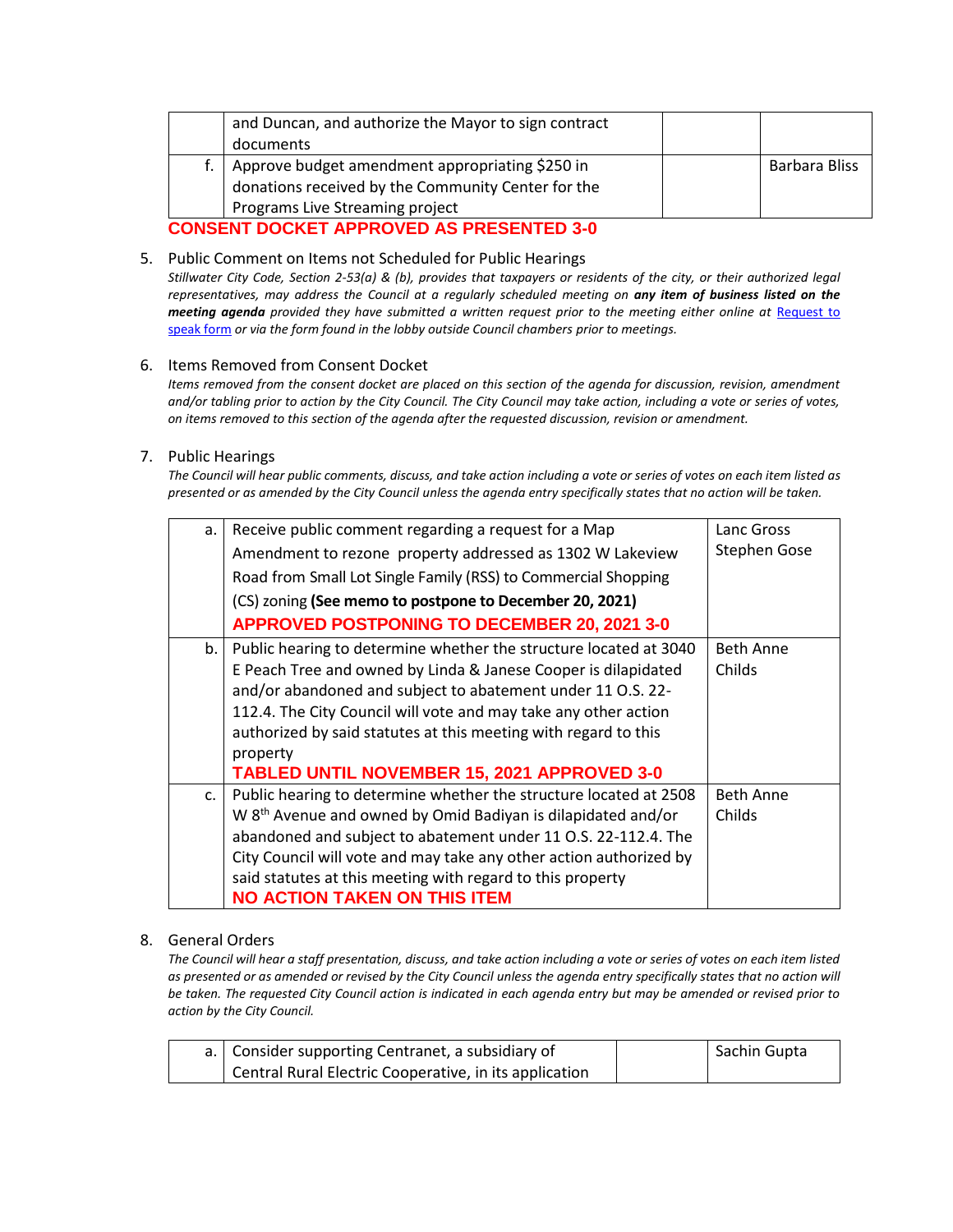|    | for federal funds to deploy fiber optic network in the<br>City of Stillwater<br><b>APPROVED 3-0</b>                                                                                    |             |              |
|----|----------------------------------------------------------------------------------------------------------------------------------------------------------------------------------------|-------------|--------------|
| b. | Authorize the purchase of a heavy duty truck with<br>dump bed for Stillwater Regional Airport from Bob<br>Moore Ford LLC for a not to exceed price of \$110,000<br><b>APPROVED 3-0</b> | $CC-21-194$ | Paul Priegel |
| c. | COVID-19 update<br><b>UPDATE ONLY/NO ACTION</b>                                                                                                                                        |             |              |

## 9. Resolutions

*The City Council will hear a staff presentation, discuss, and take action including a vote or series of votes on each resolution listed as presented or as amended or revised by the City Council.* 

| RESOLUTION CC-2021-34: A RESOLUTION OF THE STILLWATER CITY         | Rob Hill                |
|--------------------------------------------------------------------|-------------------------|
| <b>COUNCIL PROHIBITING THE FLYING OF UNMANNED AIRCRAFT SYSTEMS</b> |                         |
| (UAS) DURING CERTAIN PUBLIC EVENTS ON OCTOBER 29 AND 30, 2021      |                         |
| <b>ADOPTED 3-0</b>                                                 |                         |
| RESOLUTION CC-2021-35: RESOLUTION NO. CC-2021-35: A                | <b>Beth Anne Childs</b> |
| RESOLUTION OF THE STILLWATER CITY COUNCIL DECLARING THE            |                         |
| STRUCTURE LOCATED AT 3040 EAST PEACH TREE DILAPIDATED AND          |                         |
| ABANDONED, AND A PUBLIC NUISANCE DETRIMENTAL TO THE                |                         |
| HEALTH, SAFETY, AND WELFARE OF THE GENERAL PUBLIC AND THE          |                         |
| COMMUNITY, AND ORDERING THE DILAPIDATED STRUCTURE TO BE            |                         |
| TORN DOWN AND REMOVED PURSUANT TO 11 O.S. 22-122                   |                         |
| <b>NO ACTION TAKEN ON THIS ITEM</b>                                |                         |
| <b>RESOLUTION CC-2021-36: A RESOLUTION OF THE STILLWATER CITY</b>  | <b>Beth Anne Childs</b> |
| COUNCIL DECLARING THE STRUCTURE LOCATED AT 2508 WEST 8TH           |                         |
| AVENUE, STILLWATER, OKLAHOMA, DILAPIDATED AND ABANDONED,           |                         |
| AND A PUBLIC NUISANCE DETRIMENTAL TO THE HEALTH, SAFETY,           |                         |
| AND WELFARE OF THE GENERAL PUBLIC AND THE COMMUNITY, AND           |                         |
| ORDERING THE DILAPIDATED STRUCTURE TO BE TORN DOWN AND             |                         |
| REMOVED PURSUANT TO 11 O.S. §22-122                                |                         |
| <b>NO ACTION TAKEN ON THIS ITEM</b>                                |                         |
| <b>RESOLUTION CC-2021-37: A RESOLUTION AUTHORIZING THE MAYOR</b>   | Kimberly Carnley        |
| OF THE CITY OF STILLWATER, OKLAHOMA, A MUNICIPAL                   |                         |
| CORPORATION, TO SIGN AND ISSUE AN ELECTION PROCLAMATION            |                         |
| CALLING FOR A GENERAL ELECTION AND A RUNOFF ELECTION, IF           |                         |
| NEEDED, IN THE CITY OF STILLWATER                                  |                         |
| <b>ADOPTED 3-0</b>                                                 |                         |

## 10. Ordinances

*The City Council will hear a staff presentation, discuss, and take action including a vote or series of votes on each ordinance listed as presented or as amended or revised by the City Council.*

First Read